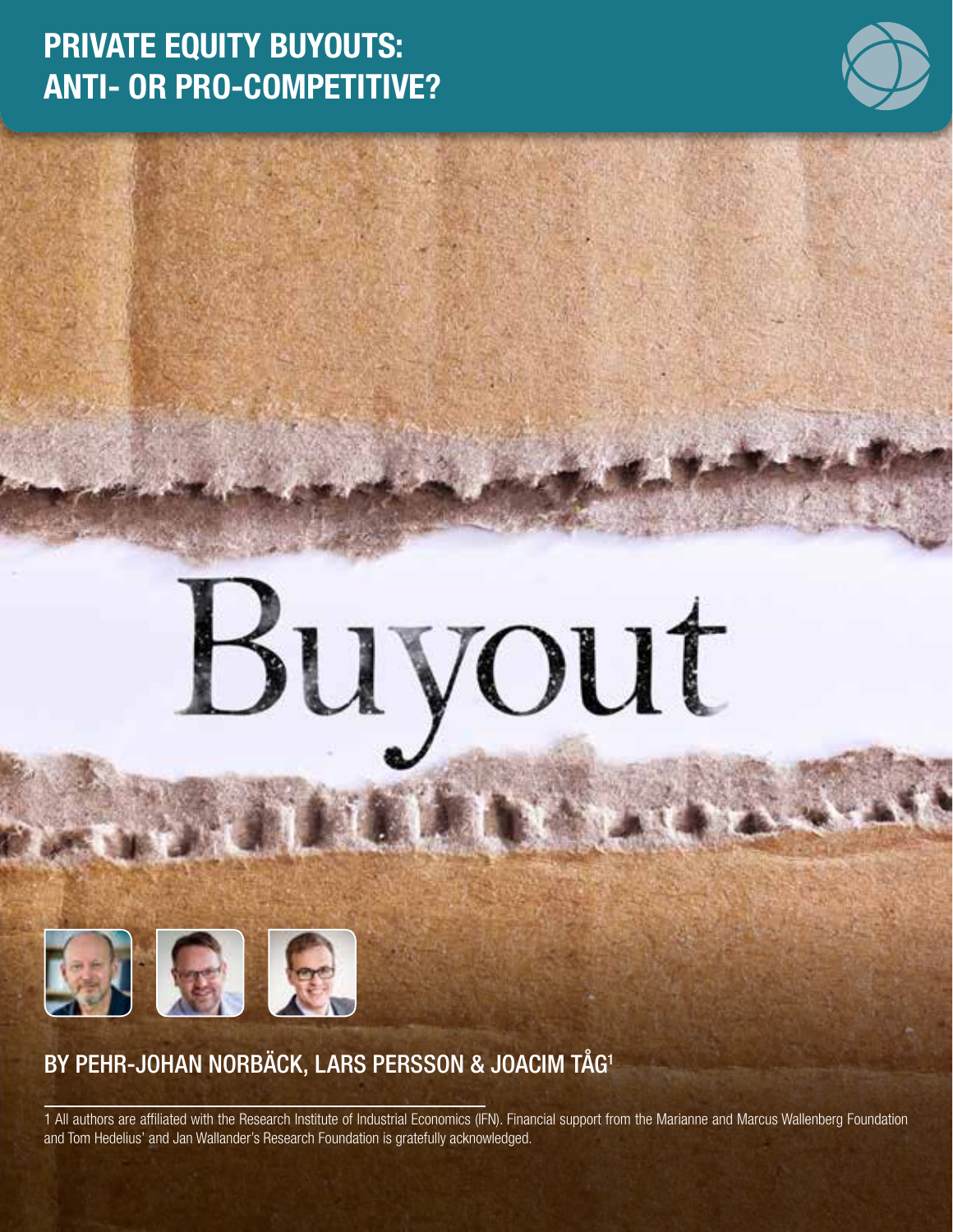### I. INTRODUCTION

Private equity firms ("PE firms") have become common owners of established firms in concentrated markets. PE as an asset class consists of around 4,000 funds with assets under management of more than \$2.45 trillion, of which buyout funds account for 60 percent.<sup>2</sup> According to Invest Europe, European private equity and venture capital funds raised around €240bn during the years 2012-2016. The total sum invested in European companies by private equity in 2016 was about €52.5 billion, of which buyout investment amounted to €36.5 billion into over 1,000 companies.

2

Antitrust authorities therefore intervene in mergers and acquisitions involving PE firms. For example, in October 2011 a federal judge in the U.S. stopped H&R Block from acquiring 2nd Story Software, owned by the PE firm TA Associates. The Justice Department argued that the merger would harm competition in the market for digital tax preparation services, which was dominated by only three players (H&R Block, 2nd Story Software and Intuit). There has also been a class action law suit accusing seven PE groups — KKR, Blackstone, TPG, Bain Capital, Goldman Sachs, Silver Lake Partners and Carlyle — of conspiring to fix prices in some of the world's biggest leveraged buyouts. In November 2014, Judge Young approved settlements related to the class action, which claimed these PE firms teamed up to keep leveraged buyout prices low.

PE firms have also come under the scrutiny of competition lawyers in the European Union. In April 2014 the European Commission found that 11 producers of underground and submarine high voltage power cables operated a cartel, and imposed fines totaling €302 million. The EC found Goldman Sachs' PE unit to be "jointly and severally liable" with its portfolio company Prysmian. Goldman Sachs was fined €37 million. PE firms have also been fined in the EU Member States. In November 2014, the Dutch regulator ACM imposed fines on a number of firms engaged in cartel conduct in the flour industry. The ACM fined three PE firms €1.9 million for exercising decisive influence over one of their portfolio companies, Meneba, a Dutch flour producer, which was involved in the cartel.

Thus, even though PE firms are not "traditional" parent companies, they can be held responsible for the actions of their portfolio companies if regulators believe that they exercise decisive influence or control over the portfolio company.

In this article, we discuss the antitrust implications of an active PE market and whether there are any special characteristics of PE ownership that are important for antitrust regulation and enforcement. To gain some perspective, we approach the question from three pillars of industrial organization: (i) identifying and blocking mergers that create substantial market power; (ii) detecting and preventing predatory behavior; and (iii) detecting and preventing collusive behavior.

### II. MERGER CONTROL

Blocking mergers that hurt consumers is a central part of antitrust regulation in most jurisdictions. PE firms are temporary owners of assets and therefore routinely involved in buying and selling companies. PE ownership is temporary because the funds they raise are structured as limited partnerships with a preset contractual life. Before the fund expires, PE firms have to sell the businesses they acquired with money raised by the fund. PE funds typically run from 10 to 12 years, but the median holding period of a portfolio company is only six years.

Temporary ownership by private equity in concentrated markets can affect incentives to invest in restructuring and reorganizing firms. As we have shown in previous research,<sup>3</sup> the fact that the private equity owner will eventually sell the target firm to incumbents increases incentives to restructure the target firm. To see why, first note that an incumbent's valuation of the target takes account of the incumbent's profits when owning the target relative to profits when a rival possesses it. A more efficient — restructured — target firm is therefore not only more valuable to an incumbent thanks to the bigger profit stream: the higher value also stems from the threat that a more efficient target will end up in a rival's hands. When PE firms restructure target firms with the intention to sell them to incumbents, they internalize how the acquisition price is affected by the "carrot" (higher profit as acquirer), as well as the "stick" (lower profit as non-acquirer).

<sup>2</sup> McKinsey & Company, "A Routinely Exceptional Year: McKinsey Global Private Markets Review," (2017).

<sup>3</sup> Norbäck, Persson, & Tåg "Buying to Sell: Private Equity Buyouts and Industrial Restructuring" CESifo Working Paper Series no. 4338 (2013), Available at SSRN: [https://ssrn.com/abstract=2302493.](https://ssrn.com/abstract=2302493)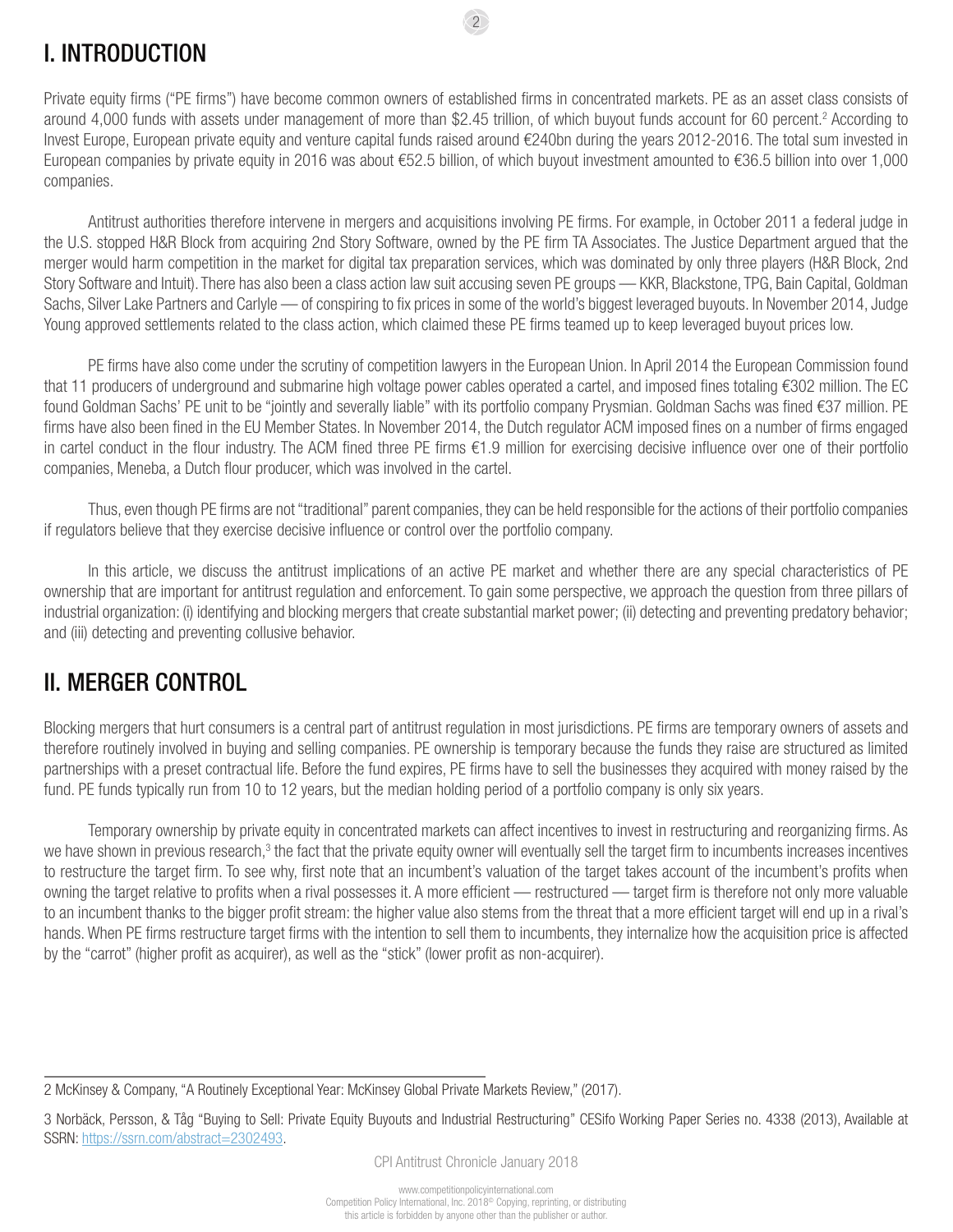Thus, temporary ownership by PE firms in concentrated markets should be associated with more restructuring in terms of decreased marginal costs, increased product quality or more product variety. Indeed, there is ample empirical evidence that PE firms raise the productivity of the businesses they acquire.<sup>45</sup> This more aggressive restructuring likely benefits consumers through lower prices and higher quality products.

3

Temporary ownership by PE firms can also indirectly assist antitrust authorities with merger control, because an active PE market can trigger mergers between incumbents in a merger-stable industry. Consumer surplus-enhancing or welfare-enhancing mergers in an oligopoly may not be privately profitable, which presents antitrust authorities with a problem since they cannot force firms to merge. Our research demonstrates that introducing PE firms as potential acquirers changes the bidding behavior of incumbents.<sup>6</sup> They now have incentives to outbid PE firms to prevent aggressive reorganization of their rivals. In fact, the mere threat of a PE acquisition — followed by aggressive restructuring to extract a high exit price — acts as a trigger for previously privately unprofitable mergers. If an antitrust authority can prevent mergers that reduce consumer surplus, all mergers triggered by an active PE market are beneficial for consumers.

Finally, an active PE market can also benefit consumers by preventing concentration in an industry. An antitrust authority may want to block an incumbent acquisition because of concerns about increasing concentration. However, blocking acquisitions may come at the cost of forgoing the reorganization of inefficient firms. In the presence of an active PE market, however, by blocking trade sales as an exit route, the antitrust authority can instead allow a PE acquisition and ensure that the exit leads to an IPO, rather than a sale to an incumbent rival. Thus, the antitrust authority can "have the cake" (reorganization) and "eat it too" (retain product market competition). This effect can be of particular importance in developing countries where cross-border PE can serve as restructuring expertise which prepares targets for IPOs or subsequent cross-border M&As.7

Some recent empirical research suggests that PE ownership is associated with more aggressive investments and pricing. For instance, Fracassi et al<sup>8</sup> show that consumers could gain from PE ownership since product market prices remain about constant while product variety increases. There is also some evidence that quality-adjusted prices fall following PE takeovers in the restaurant industry.<sup>9</sup>

### III. PREDATORY BEHAVIOR

A second concern of antitrust authorities is that a dominant firm can suppress competition in the market by predatory or entry-deterring behavior. There are several economic models showing how a dominant firm can behave in a predatory fashion to enhance its profit in a way that is detrimental to welfare. A crucial prerequisite for predation to be rational is that an incumbent (or predator) has an initial advantage.10 Such initial advantages for the incumbent may come from an existing customer base, key infrastructure or deep pockets.

Here, the special financial structure of PE firms and their deep-pocket nature may come into play. In fact, this may make PE owned firms both more likely to behave in a predatory way, and to be exposed to predatory behavior.

On the one hand, PE firms have access to resources from the funds they have raised from investors, and they also have good connections to banks and are well versed in raising private debt financing. Indeed, relaxing the financial constraints on targets is a key element of value creation and growth in PE buyouts. As theories of deep pocket predation suggest, this may make PE-backed firms more able to prey on financially weaker rivals, as better relations with financiers might equip them with the necessary endurance to win predatory price wars.On the other hand, the target firms they acquire are typically heavily leveraged. The target firms' high leverage makes PE firms less well equipped to take losses

4 Davis, Haltiwanger, Handley, Jarmin, Lerner & Miranda, "Private equity, jobs, and productivity," *American Economic Review* 104, (2014): 3956–90.

5 Olsson & Tåg, "Private Equity, Layoffs, and Job Polarization," *Journal of Labor Economics* 35, (2017): 697–754.

6 Norbäck, Persson & Tåg, Threatening to Buy: Private Equity Buyouts and Antitrust Policy (December 18, 2017). Economics Letters, Forthcoming. Available at: <https://ssrn.com/abstract=3089957>.

7 Baziki, Norbäck, Persson & Tåg, "[Cross-Border Acquisitions and Restructuring: Multinational Enterprises versus Privat](http://dx.doi.org/10.1016/j.euroecorev.2017.02.012)e Equity-Firms," *European Economic Review* 94, (2017): 166–184.

8 Fracassi, Previtero & Sheen, "Is Private Equity Good for Consumers?" Kelley School of Business Research Paper no. 17-12 (2017), Available at: https://ssrn. com/abstract=2302493.

9 Bernstein & Sheen, "The operational consequences of private equity buyouts: Evidence from the restaurant industry," *The Review of Financial studies 29*, no. 9 (2016): 2387-2418.

10 Fumagalli, Motta & Calcagno, Exclusionary Practices: *The Economics of Monopolisation and Abuse of Dominance*, Cambridge University Press, (2017).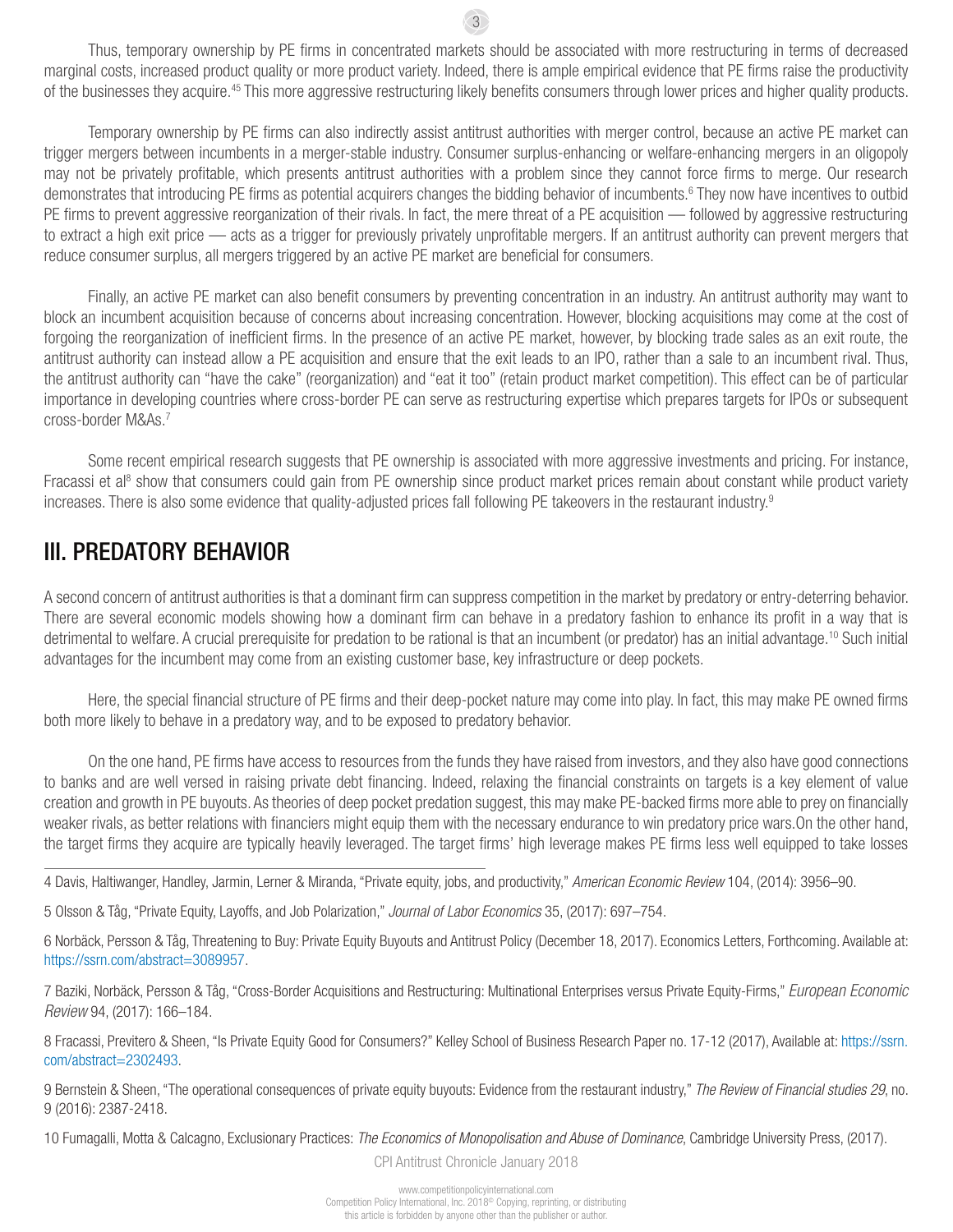resulting from predatory behavior of rivals. Indeed, competition following buyouts intensifies when rivals are less leveraged.11 This suggests that financially strong rivals can afford to prey on highly leveraged buyout targets.

4

There are also reasons to expect less predatory behavior from PE-backed firms. PE firms are good at aligning incentives for managers to reduce agency costs in companies. If the previous management had empire-building tendencies, they might have kept prices artificially low or applied predatory practices to maximize market share rather than profits. PE ownership in such a situation may mean that such credible nonrational predatory behavior becomes non-viable, and thus the likelihood of predatory behavior decreases.

In sum, when it comes to predatory behavior, specific circumstances seem to be an important determinant of which mechanism will dominate. PE ownership can either encourage or discourage predatory behavior.

### IV. COLLUSION

A third concern motivating antitrust law is that firms may collude to raise prices or protect their markets. Are PE firms more inclined to behave collusively than more permanent owners of assets?

Here the temporary ownership of PE again comes into play, for at least three reasons. First, if the market is collusive, then bidding competition is weak between incumbents for targets up for sale. As we described above, temporary owners will overinvest in order to maximize the exit price. To achieve a high exit price, however, a PE firm needs to have bidding competition. Collusion in the market will generally not facilitate such competition.<sup>12</sup>

Second, aggressive restructuring by a PE firm due to temporary ownership may create highly asymmetric market structures with some rivals becoming fairly small *ex-post*. Research has shown that relatively small firms have low incentives to stay in a cartel. Including an indivisible cost of cartelization, medium asymmetric market structures can be then more conducive to collusion, since they balance the small firms' incentives to stay in the cartel against the need to cover the cartel leaders' indivisible cartelization cost. Thus, unless the PE firm becomes a cartel leader, the risk of collusion seems likely to decrease under PE ownership.<sup>13</sup>

Third, temporary ownership means that PE firms will optimize over a different time horizon compared to more permanent owners. Obara and Zincenko<sup>14</sup> examine the impact of heterogeneous discounting rates on collusion and show that average discount rates need to be above a certain threshold for collusive behavior to be sustainable. One might suspect that a PE acquisition would reduce the average discount rate due to ownership being temporary, and thus reduce the likelihood of collusive agreements, but a formal analysis seems necessary before drawing any stronger conclusions.

Moreover, in addition to collusion in the product market, another important aspect is potential collusion within the PE industry itself when bidding for target firms. Collusion theory suggests that frequent and long-running interactions might support collusion; cooperation among PE firms might therefore spill over into illegal cooperation. Joint bidding might be motivated on efficiency grounds, but also by limiting the bidding competition for firms. There is no clear evidence of anti-competitive bidding by PE firms: bidding contests in which PE consortiums are involved seem not to have systematically lowered takeover competition or target returns.<sup>15</sup>

Finally, it is worthwhile noting that common ownership of firms, as is the case when a PE firm manages several firms in the same fund or across funds, may reduce competitive pressure even absent tacit or formal collusion since incentives to compete may be reduced.<sup>16</sup>

<sup>11</sup> Chevalier, "Do LBO supermarkets charge more? An empirical analysis of the effects of LBOs on supermarket pricing," *The Journal of Finance 50*, no. 4 (1995): 1095-1112.

<sup>12</sup> Norbäck & Persson, "Entrepreneurial Innovations, Competition and Competition Policy," *European Economic Review* 56, no. 3 (2012): 488-506.

<sup>13</sup> Ganslandt, Persson & Vasconcelos, "Endogenous Mergers and Collusion in Asymmetric Market Structures," Economica, 79 (2012): 766–791

<sup>14</sup> Obara & Zincenko. "Collusion and Heterogeneity of Firms," *The RAND Journal of Economics 48*, no 1. (2017): 230-249.

<sup>15</sup> Boone & Mulherin, "Do private equity consortiums facilitate collusion in takeover bidding?" *Journal of Corporate Finance 17*, no. 5 (2011): 1475-1495.

<sup>16</sup> Azar, Schmalz & Tecu, "Anti-Competitive Effects of Common Ownership," *The Journal of Finance*, (2018), Forthcoming.